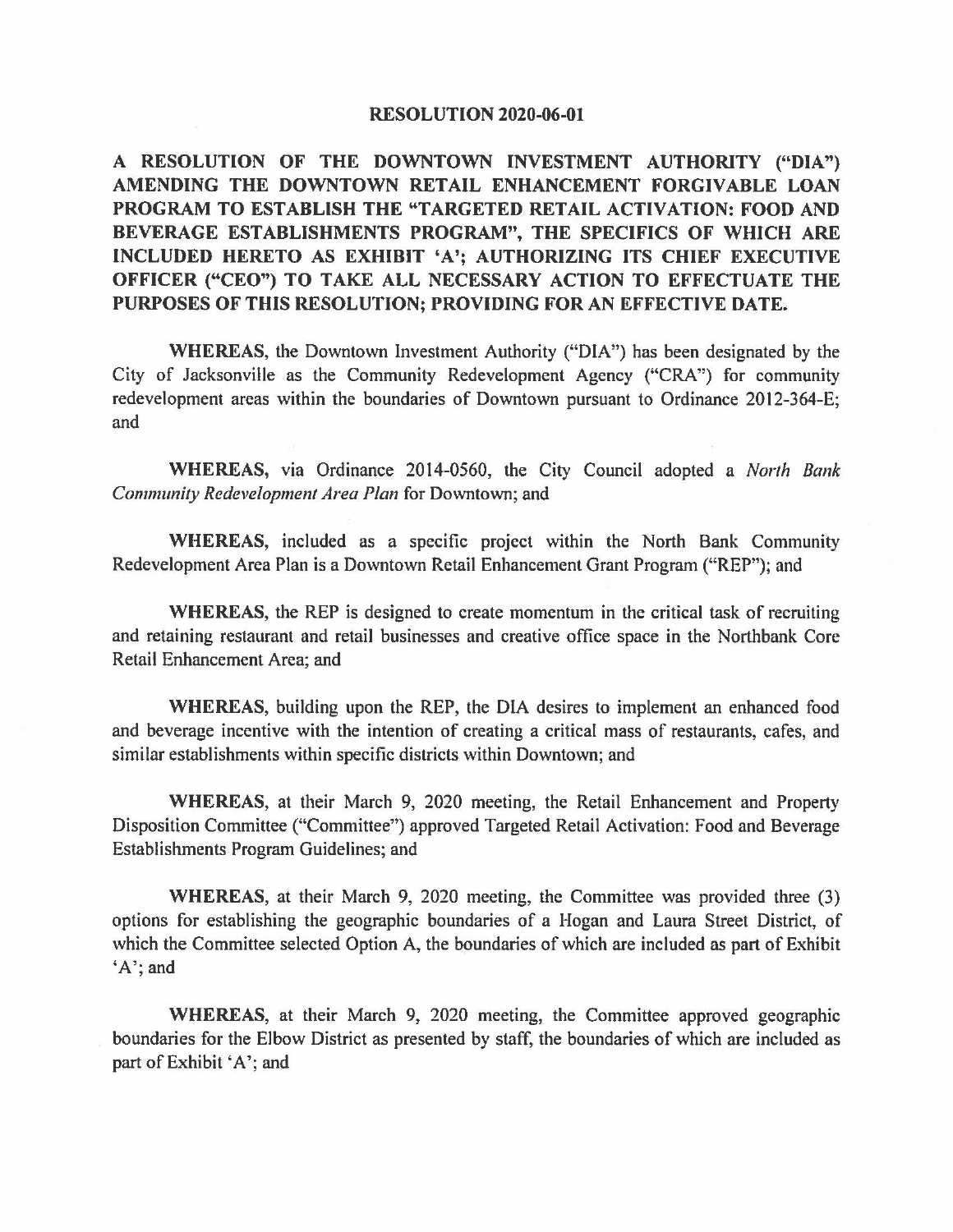RESOLUTION 2020-06-0 I PAGE 2 OF 2

**WHEREAS,** at their June 9, 2020 meeting, the Committee amended and approved the current Targeted Retail Activation: Food and Beverage Establishments Program Guidelines attached hereto as Exhibit 'A' (the "Program Guidelines"); and

**NOW THEREFORE, BE IT RESOLVED,** by the Downtown Investment Authority:

Section 1. The DIA finds that the recitals set forth above are true and correct and are incorporated herein by this reference.

**Section 2.** The DIA hereby adopts a Targeted Retail Activation: Food and Beverage Establishments Forgivable Loan Program as set forth in Exhibit 'A'.

Section 3. The DIA instructs its CEO to take all necessary action to effectuate the purposes of this resolution.

**Section 4.** The Effective Date of this Resolution is the date upon execution of the Resolution by the Chairman of the DIA.

WITNESS: **DOWNTOWN INVESTMENT AUTHORITY** 

am lladel Eiband

Craig Gibbs, Chairman

~~ *<sup>6</sup> 6r(~~* 2D

VOTE: In Favor:  $\overline{B}$  Opposed:  $\overline{O}$  Abstained:  $\overline{O}$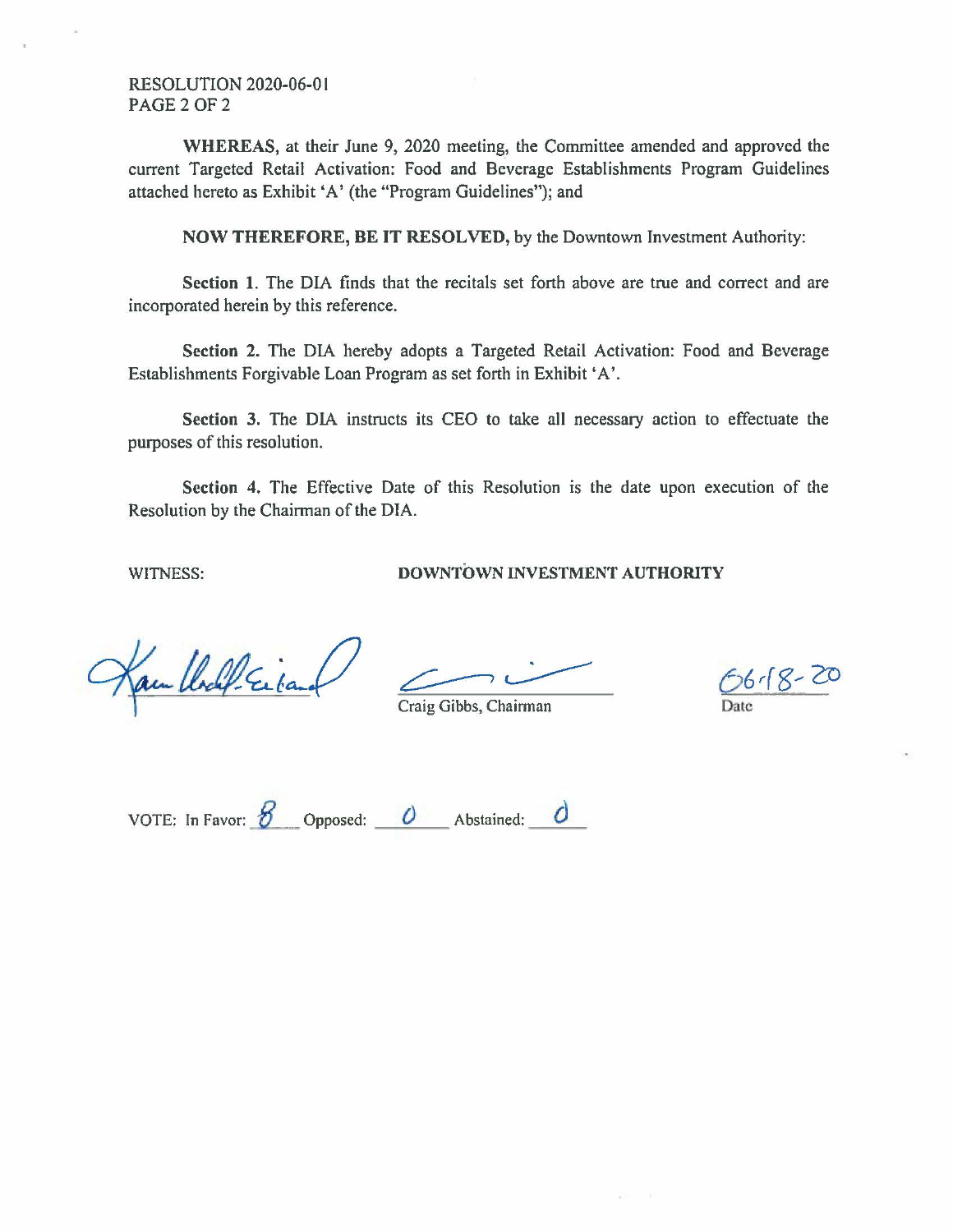#### **RESOLUTION 2020-06-01**

# **A RESOLUTION OF THE DOWNTOWN INVESTMENT AUTHORITY ("DIA") AMENDING THE DOWNTOWN RETAIL ENHANCEMENT FORGIVABLE LOAN PROGRAM TO ESTABLISH THE "TARGETED RETAIL ACTIVATION: FOOD AND BEVERAGE ESTABLISHMENTS PROGRAM", THE SPECIFICS OF WHICH ARE INCLUDED HERETO AS EXHIBIT 'A'; AUTHORIZING ITS CHIEF EXECUTIVE OFFICER ("CEO") TO TAKE ALL NECESSARY ACTION TO EFFECTUATE THE PURPOSES OF THIS RESOLUTION; PROVIDING FOR AN EFFECTIVE DATE.**

**WHEREAS**, the Downtown Investment Authority ("DIA") has been designated by the City of Jacksonville as the Community Redevelopment Agency ("CRA") for community redevelopment areas within the boundaries of Downtown pursuant to Ordinance 2012-364-E; and

**WHEREAS,** via Ordinance 2014-0560, the City Council adopted a *North Bank Community Redevelopment Area Plan* for Downtown; and

**WHEREAS**, included as a specific project within the North Bank Community Redevelopment Area Plan is a Downtown Retail Enhancement Grant Program ("REP"); and

**WHEREAS**, the REP is designed to create momentum in the critical task of recruiting and retaining restaurant and retail businesses and creative office space in the Northbank Core Retail Enhancement Area; and

**WHEREAS**, building upon the REP, the DIA desires to implement an enhanced food and beverage incentive with the intention of creating a critical mass of restaurants, cafes, and similar establishments within specific districts within Downtown; and

**WHEREAS**, at their March 9, 2020 meeting, the Retail Enhancement and Property Disposition Committee ("Committee") approved Targeted Retail Activation: Food and Beverage Establishments Program Guidelines; and

**WHEREAS**, at their March 9, 2020 meeting, the Committee was provided three (3) options for establishing the geographic boundaries of a Hogan and Laura Street District, of which the Committee selected Option A, the boundaries of which are included as part of Exhibit 'A'; and

**WHEREAS**, at their March 9, 2020 meeting, the Committee approved geographic boundaries for the Elbow District as presented by staff, the boundaries of which are included as part of Exhibit 'A'; and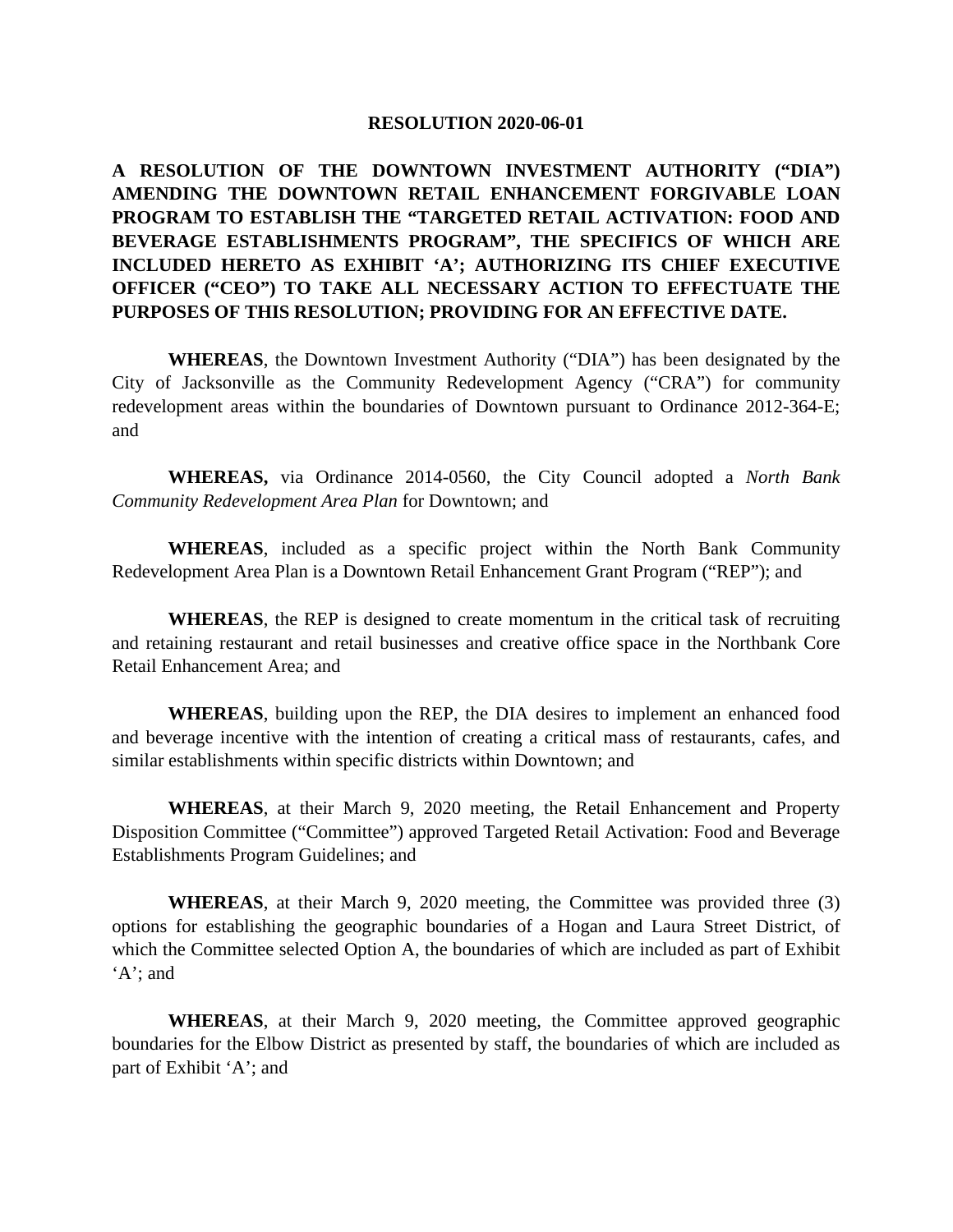**WHEREAS**, at their June 9, 2020 meeting, the Committee amended and approved the current Targeted Retail Activation: Food and Beverage Establishments Program Guidelines attached hereto as Exhibit 'A' (the "Program Guidelines"); and

**NOW THEREFORE, BE IT RESOLVED,** by the Downtown Investment Authority:

**Section 1**. The DIA finds that the recitals set forth above are true and correct and are incorporated herein by this reference.

Section 2. The DIA hereby adopts a Targeted Retail Activation: Food and Beverage Establishments Forgivable Loan Program as set forth in Exhibit 'A'.

**Section 3.** The DIA instructs its CEO to take all necessary action to effectuate the purposes of this resolution.

**Section 4.** The Effective Date of this Resolution is the date upon execution of the Resolution by the Chairman of the DIA.

\_\_\_\_\_\_\_\_\_\_\_\_\_\_\_\_\_\_\_\_\_\_

#### WITNESS: **DOWNTOWN INVESTMENT AUTHORITY**

Craig Gibbs, Chairman Date

VOTE: In Favor: \_\_\_\_\_\_ Opposed: \_\_\_\_\_\_\_\_\_ Abstained: \_\_\_\_\_\_\_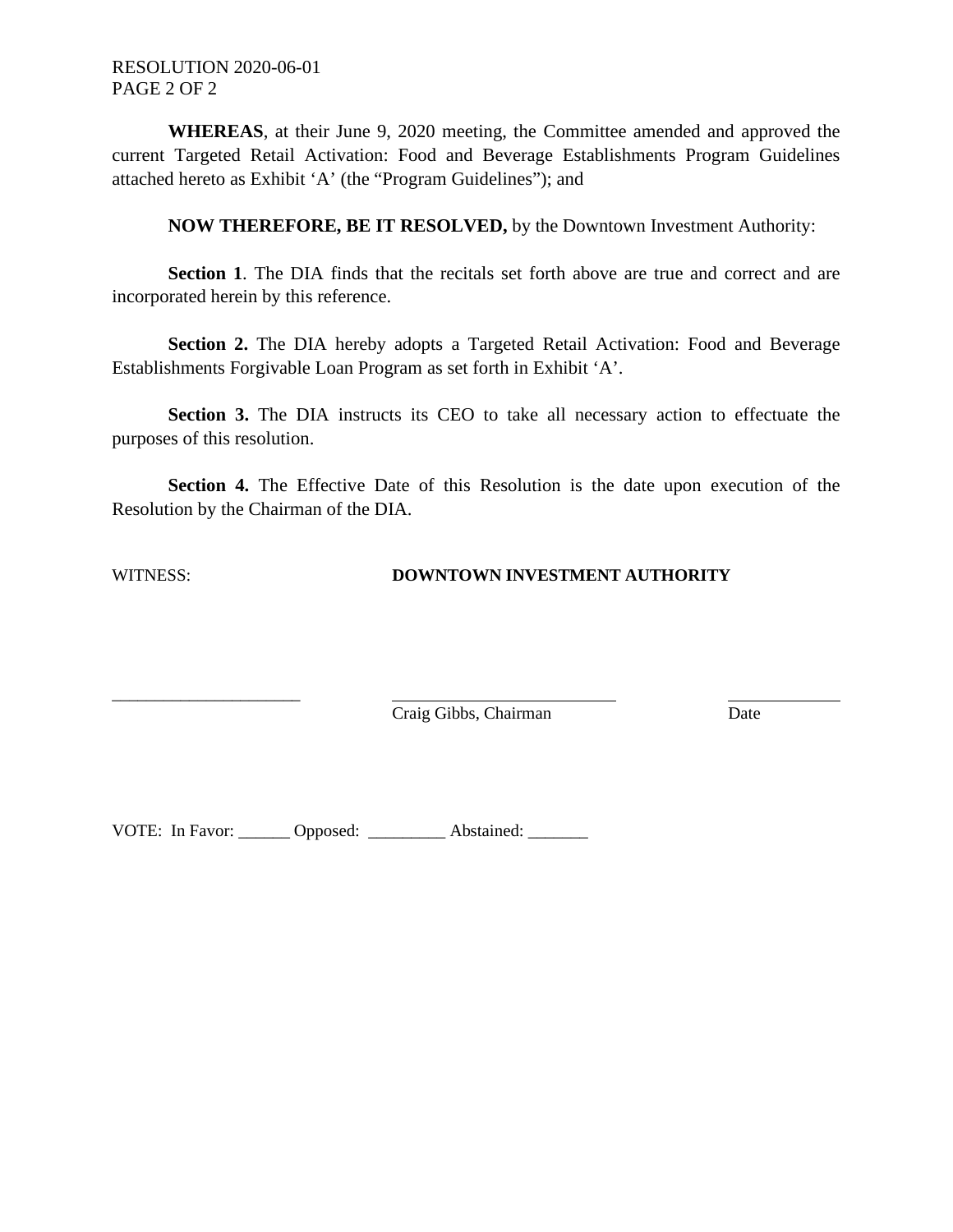### **DOWNTOWN JACKSONVILLE RETAIL ENHANCEMENT PROGRAM TARGETED RETAIL ACTIVATION: FOOD AND BEVERAGE ESTABLISHMENTS FORGIVABLE LOAN PROGRAM GUIDELINES**

#### **Program Purpose and Benefit**

Targeted Retail Activation: Food and Beverage Establishments ("FAB-REP") expands upon the Retail Enhancement Program to revitalize business corridors and underutilized or vacant buildings with a focus on food and beverage establishments within the Northbank Core Retail Enhancement Area.

The FAB-REP creates two distinct districts that provide concentrated areas of dining, and entertainment opportunities that are visible from the street, open beyond workday hours, and utilize unique place making efforts such as creative lighting, interesting public art and inviting outdoor spaces.

These activated streets will provide the urban lifestyle that many Downtown residents seek and also promote small businesses by cultivating vibrant retail districts that will attract visitors. Further, by encouraging the location of restaurant and beverage establishments within these specific districts, patrons and business owners alike will benefit from the variety of options and the unique, walkable, and visually connected areas.

Operating as an enhanced incentive to the Downtown Retail Enhancement Grant Program, the Targeted Retail Activation: Food and Beverage Districts ("FAB-REP"), is designed to incentivize the investment and concentrated location of food and beverage establishments in two target areas: **The Elbow** and the **Hogan x Laura Districts**. These target areas were chosen based on the following factors:

- 1. Existing building stock within the area which can readily be used and/or converted for the targeted street front uses (first and certain second floors eligible);
- 2. Proximity to public parking garages that are not utilized extensively at night, which provide an opportunity for ample parking for patrons at free or reduced rates as the market develops;
- 3. Existing concentration of restaurants, bars, and entertainment venues;
- 4. Existing sidewalk width or ROW convertible to expanded sidewalk;
- 5. Streets designated within the adopted CRA plan for conversion to two-way creating a slower speed, providing greater visibility of street front establishments, and creating a more pedestrian friendly environment; and
- 6. Impact on two City owned sites proposed for redevelopment- Former Courthouse/City Hall annex adjacent to the Elbow and The Landing development parcel at the waterfront of Laura and Hogan.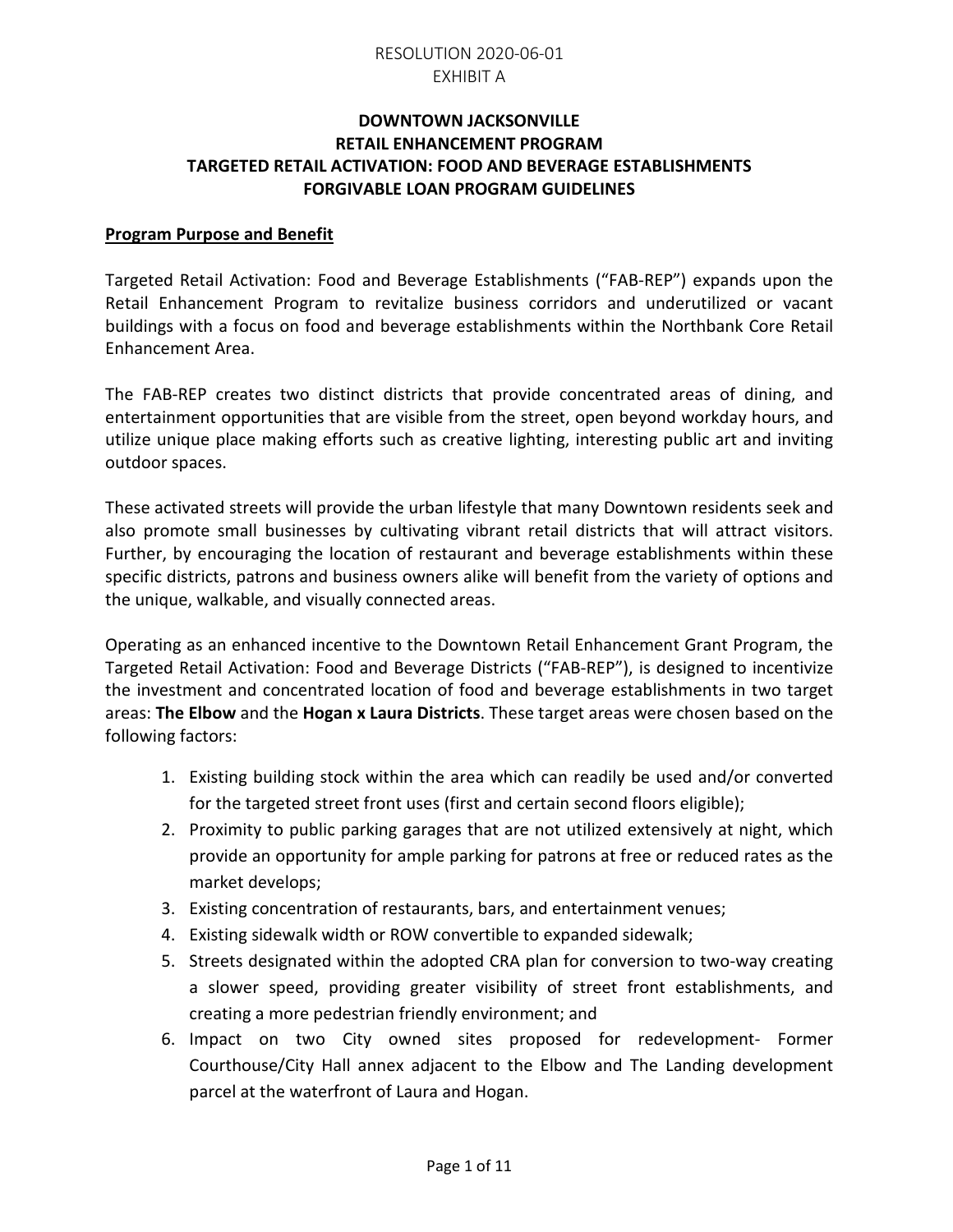**The Elbow:** The Downtown bar and entertainment area already branded as The Elbow, with a focus on the following street frontages, which are described and depicted in the map below:

- Street frontage facing **Adams St**. from the middle of the block traveling east from Main St. and terminating at the west side of Newnan St.
- Street frontage facing **Forsyth St.** from the middle of the block traveling east from Main Street on the north side, continuing east from Ocean St. and terminating at the west side of Liberty St., with only the south side of Forsyth St. traveling east from Newnan St. included.
- Street frontage facing **Ocean St.** traveling south to Forsyth St and terminating at the middle of the block between Bay St. and Independent Dr., with only the east side of Bay Street between Forsyth St. and Bay St. included
- Street frontage facing **Bay St.** traveling east from Ocean St. and terminating at the west side of Liberty St., with only the north side of Bay St. traveling east from Newnan St. included.

\*\*Frontage on Adams St., Forsyth St., and Bay St. is important as Main and Ocean will remain one-way and will be less walkable, however, connections that activate the frontage between districts could be considered.

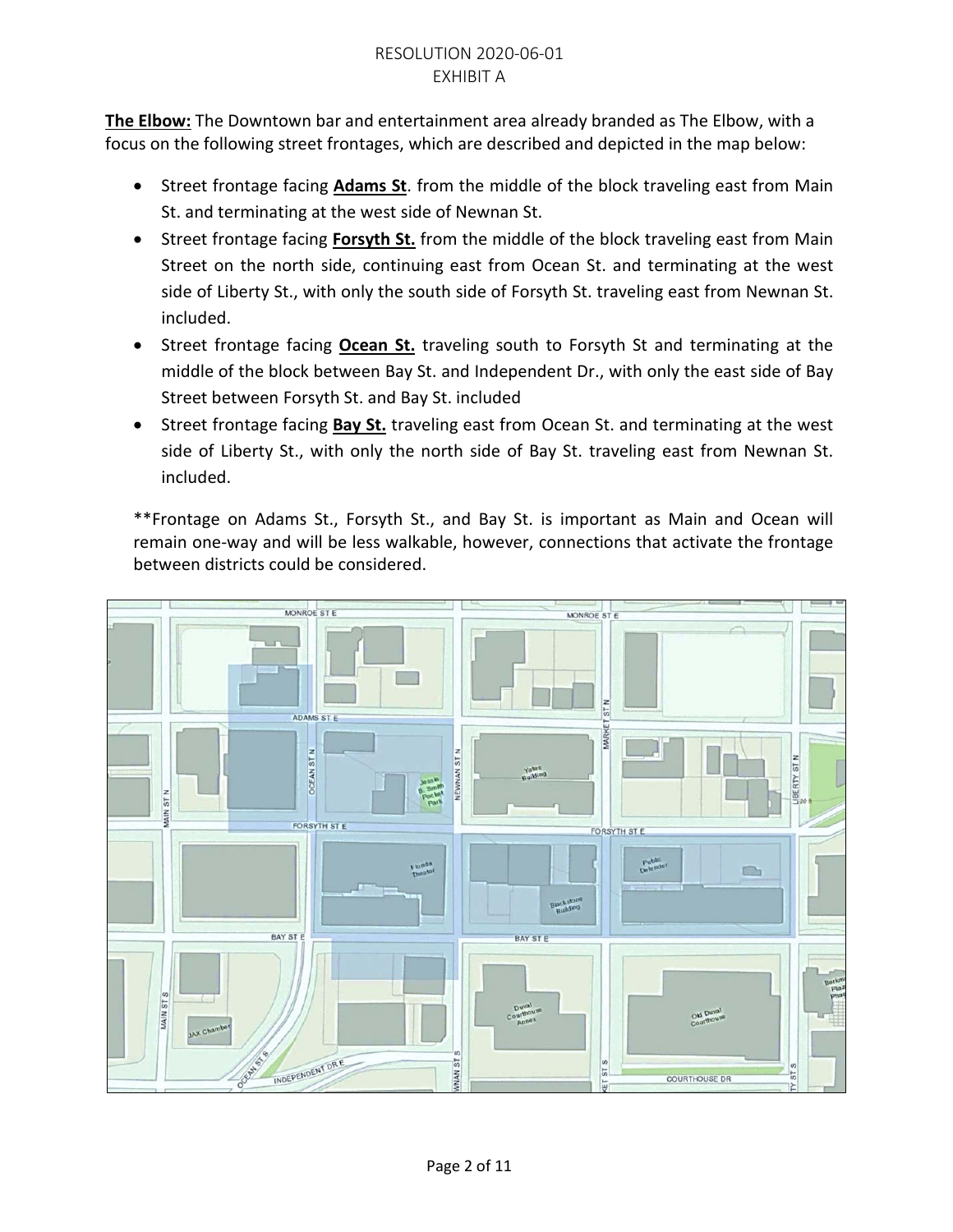**Hogan x Laura Districts:** Already home to several restaurants and bars, with a focus on the following street frontages, which are described and depicted in the map below:

- Street frontage facing **Hogan St.** beginning at Ashley St. on the west side of Hogan St., including both sides of the street at Duval St., and terminating at Water St.
- Street frontage facing **Laura St.** beginning at Duval St., continuing south on Laura St. until Bay St. on both sides of the street, and continuing on the west side of Laura St. and terminating at Independence Dr.
- Street frontage facing **Monroe St.**, **Adams St., and Forsyth St.** beginning at the middle of the block between Julia St. and Hogan Street on both sides of the street, and terminating at the middle of the block between Laura St. and Main St.
- Street frontage facing **Bay St.** beginning at the middle of the block between Julia St. and Hogan Street on both sides of the street, and terminating at Laura St.
- Street frontage facing **Bay St.** beginning at Laura St. and continuing east on the north side of Bay St. and terminating at the middle of the block between Laura St. and Main St.
- Street frontage facing **Water St., and Independence Dr.** beginning at the middle of the block between Julia St. and Hogan St. continuing east on the north side of Water St., and Independence Dr. and terminating Laura St.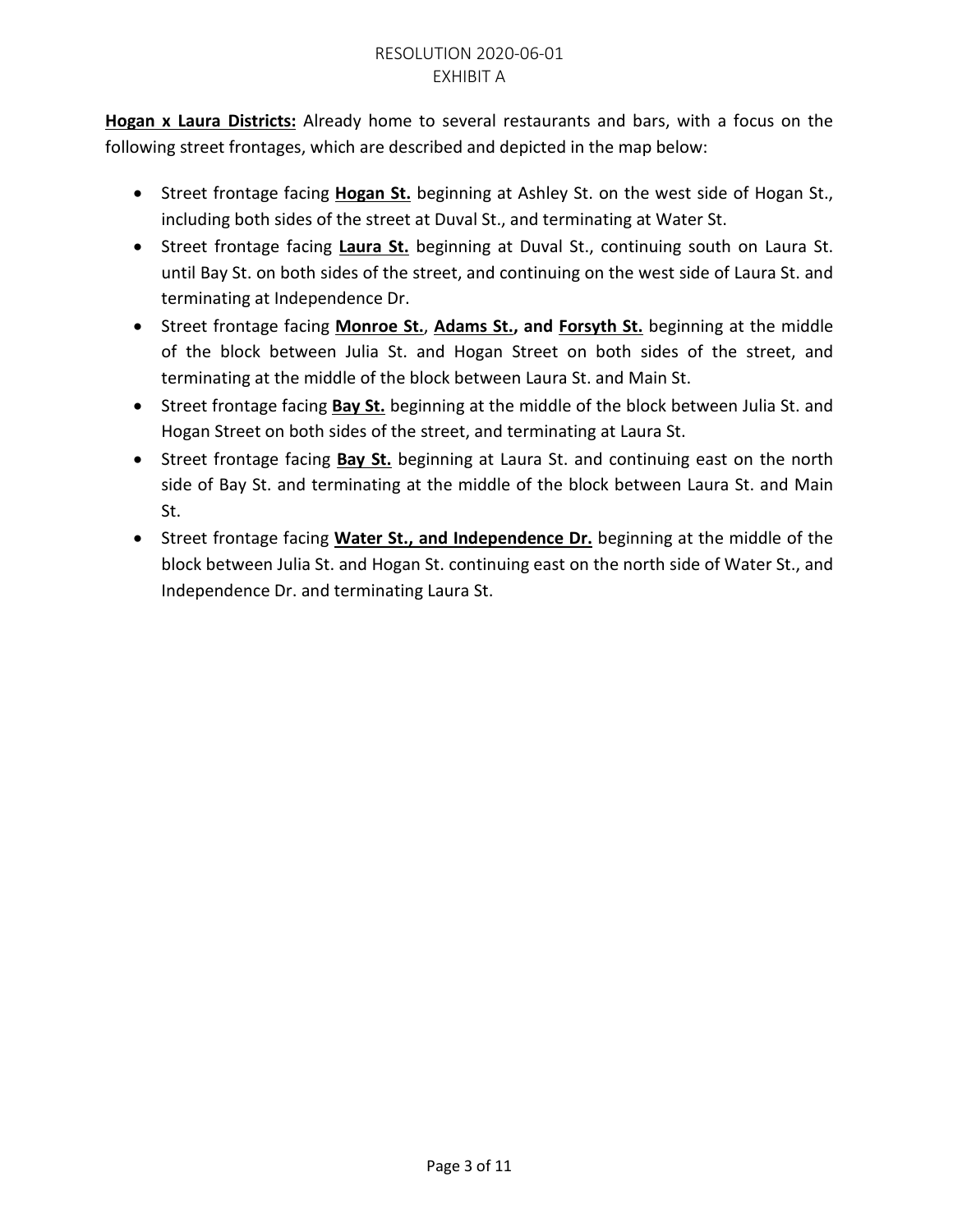#### **Hogan x Laura FAB-REP District:**



#### **I. Qualifying Establishments:**

- **a.** The Type of establishment will determine the appropriate incentive level.
	- Type 1: Generally, full service (i.e. wait staff, table bussers), full menu, full kitchen, non-disposable serve-ware. Must be open a minimum of five days per week for dinner until at least 9 p.m.
	- Type 2: Generally, limited service; order at the counter, self-clearing of tables, partial or full kitchen, buffet line, with on-site preparation and consumption of food. Must be open a minimum of five days per week for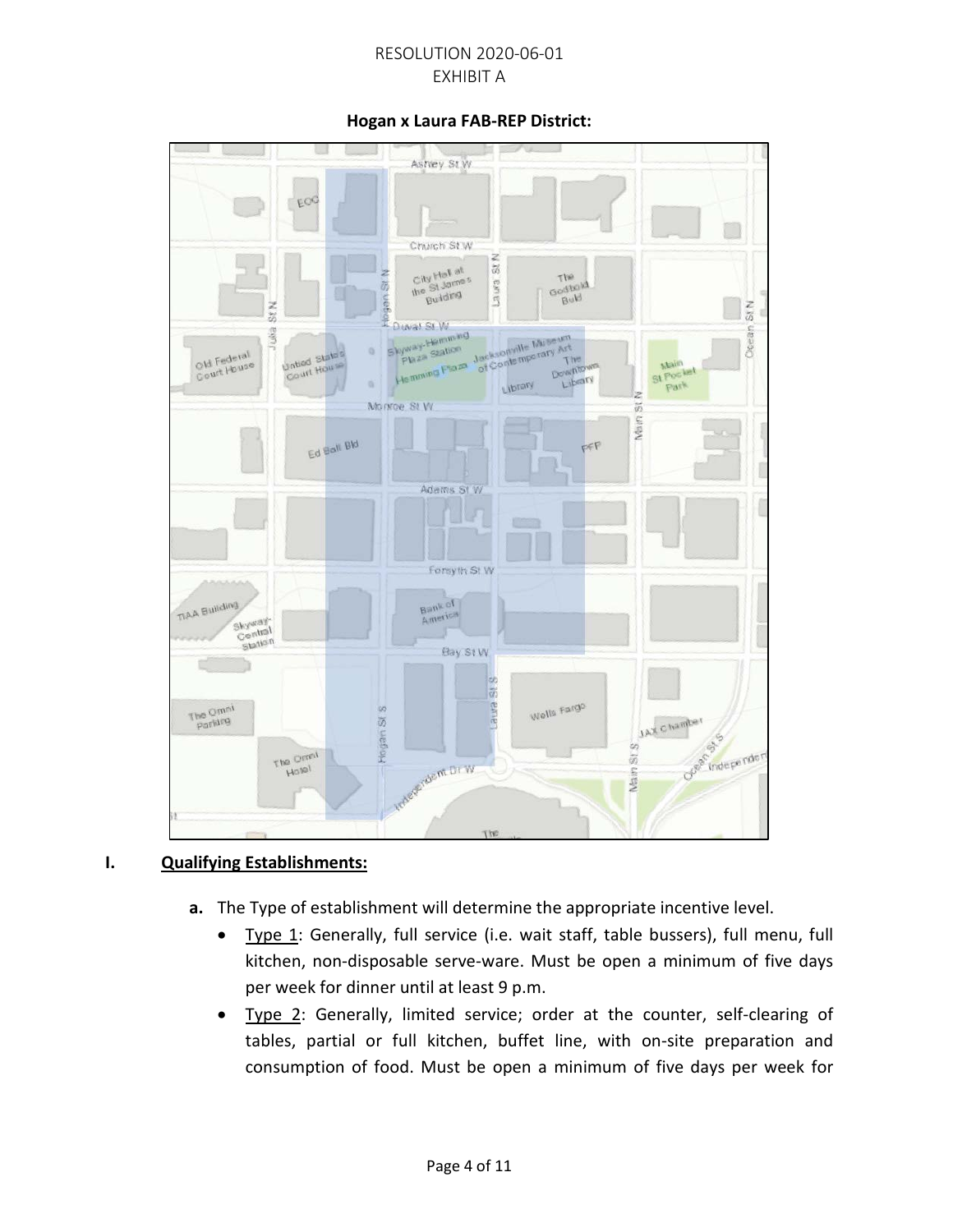either breakfast (by 7:00 a.m.) or dinner/evening hours (until at least 9:00 p.m.).

- Type 3: Generally, no kitchen or minimal kitchen, counter service only, limited menu or beverage only. Must be open a minimum of five days per week for either breakfast (by 7:00 a.m.) or dinner/evening hours (until at least 9:00 p.m.).
- **b.** The below table provides various classifications of establishments and the most likely type from the descriptions above. The DIA has the discretion to determine the type of establishment if it is not listed here or it is not clearly defined.

| <b>Establishment</b>                                     | Type:         |
|----------------------------------------------------------|---------------|
| <b>Fine Dining Restaurant</b>                            | 1             |
| <b>Contemporary Casual Restaurant</b>                    | 1 or 2        |
| Casual/Family Style Restaurant                           | 1 or 2        |
| <b>Fast Casual Restaurant</b>                            | $\mathcal{P}$ |
| <b>Fast Food Restaurant</b>                              | 2 or 3        |
| Café or Deli Restaurant                                  | 2 or 3        |
| Pizza Parlor                                             | 2 or 3        |
| Coffee Shop                                              | 3             |
| Ice Cream Shop                                           | 3             |
| Pastry Shop/Bakery                                       | 3             |
| Craft Brewery Tap Room                                   | 3             |
| <b>Craft Distillery Tasting Room</b>                     | 3             |
| Bar/Lounge                                               | 3             |
| Entertainment Venue, such as music hall or movie theater | 3             |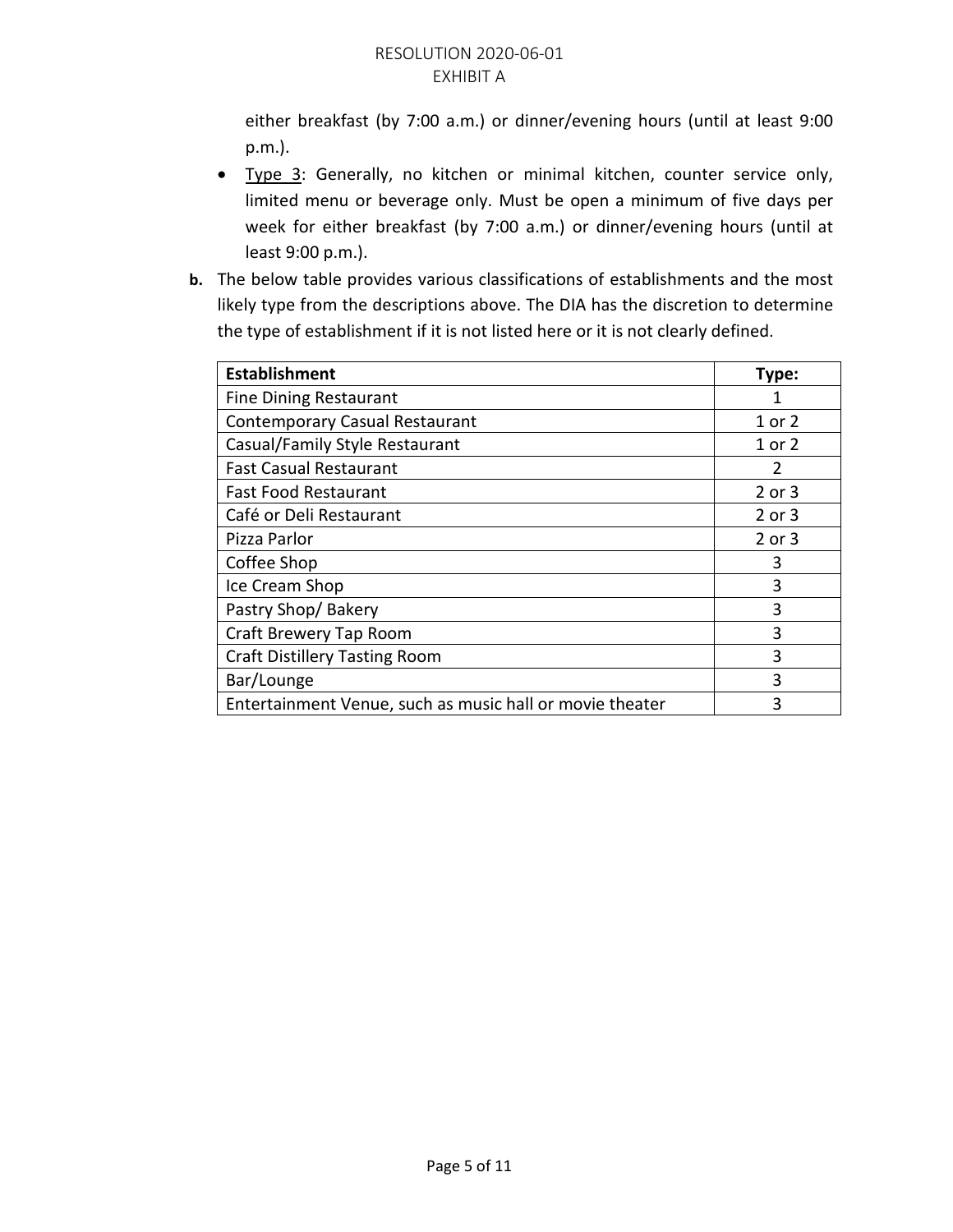#### **II. General Program Requirements**

## **a. Applicants**:

- **i.** Business Owner and the Property Owner would submit a joint application for a FAB-REP Loan, indicating both the Business Owner and Property Owner's investments towards the eligible improvements.
	- **1.** The Business Owner and Property Owner must each contribute at least 25% of the cost of eligible improvements or provide a rent concession equal to such amount. Funding received through the Downtown Historic Preservation & Revitalization Trust Fund ("HPTF"), or the related portion paid by the Business Owner or the Property Owner, is not eligible for consideration towards the required contribution to the cost of eligible improvements under FAB-REP.
	- **2.** Inclusion of the Business Owner in the Application Process creates alignment between incentive and performance as they are the principal beneficiary of the improvements in the immediate future.
	- **3.** Inclusion of the Property Owner in the Application Process creates "buy-in" from the Property Owner as many of the eligible improvements will directly benefit him or her longer than the lease agreement with the Business Owner.
- **ii.** The Business Owner and the Property Owner will execute the same FAB-REP Grant Agreement that will identify specific responsibilities for each.
	- **1.** The amount of grant funds secured by the note will reflect the total FAB-REP Grant awarded by the DIA, irrespective of the Property Owner contribution.
	- **2.** The DIA reserves the right to determine if a personal guarantee or other form of security is necessary for the note. The decision will be based on the creditworthiness of the Business Owner and/or the Property Owner.
	- **3.** If the Business Owner is also the Property Owner, the DIA may request security in the form of a subordinate mortgage or lien on the property.
	- **4.** Property Owner will have a cure period of 180 days should the Business Owner abandon the lease during the compliance period of the forgivable loan.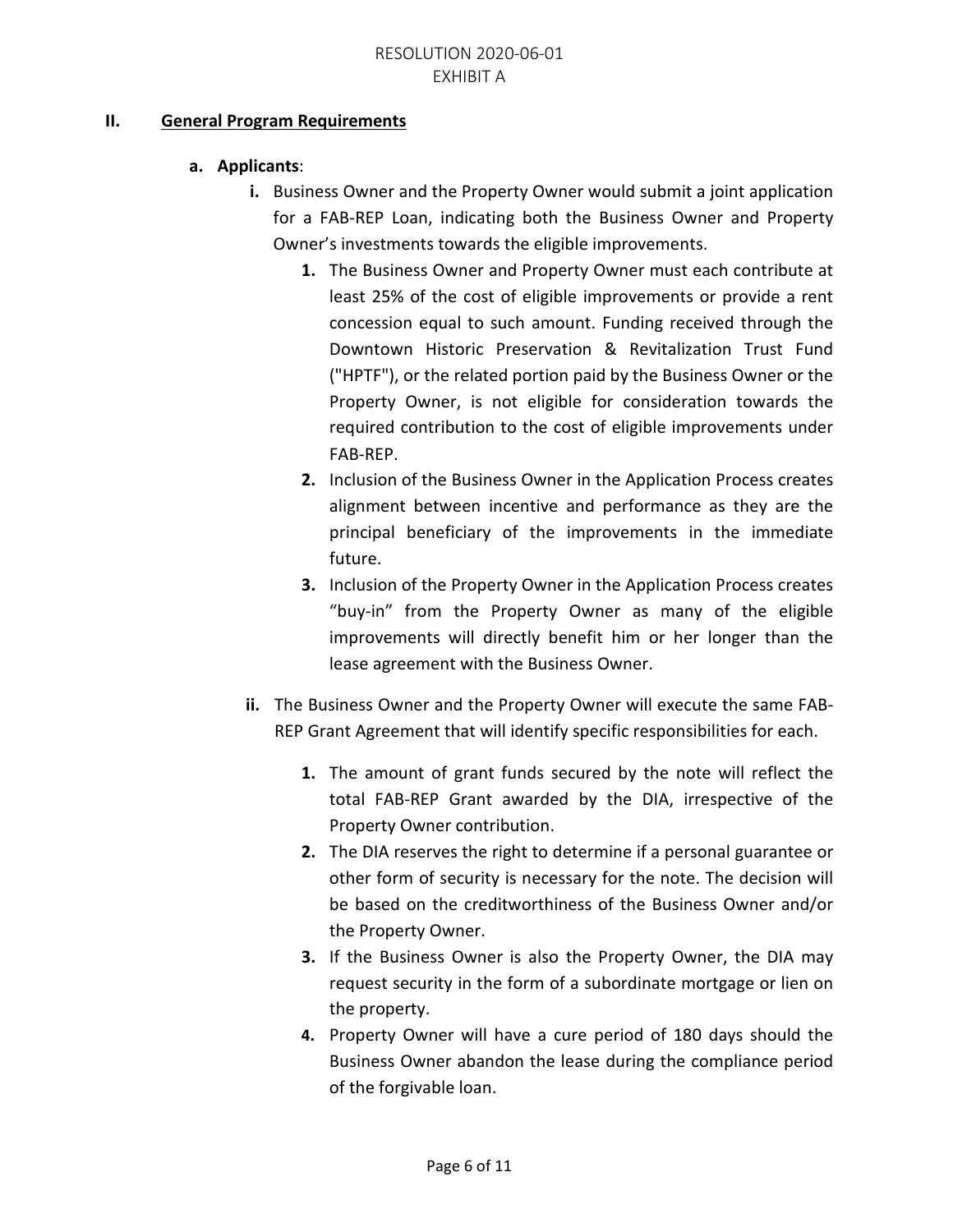#### **b. Grant Funding**

### **i. Improvement Incentive amounts**

**1.** Funding under the FAB-REP program will be determined by the Type of establishment and limited to 50% of eligible costs, as outlined in Section III(e).

| <b>Establishment Type</b> | <b>Price per Square Foot</b> | <b>Cap of Eligible Costs</b>  |
|---------------------------|------------------------------|-------------------------------|
| Type 1:                   | \$65/Sq. Ft                  | 50% of eligible costs, not to |
|                           |                              | exceed \$400,000              |
| Type 2:                   | \$50/Sq. Ft.                 | 50% of eligible costs, not to |
|                           |                              | exceed \$200,000              |
| Type 3:                   | \$40/ Sq. Ft.                | 50% of eligible costs, not to |
|                           |                              | exceed \$100,000              |

### **ii. Historic Preservation/Adaptive Reuse Boost**

For properties designated as a local landmark (per the Jacksonville Historic Preservation Section of the Planning & Development Department), applicant can receive an additional \$20 per square foot boost to the grant award (still subject to cap). Any changes to the exterior of local landmarks will need to be approved by the Jacksonville Historic Preservation Section or Jacksonville Historic Preservation Commission.

Costs included in an application for funding, or previously approved for funding, through the Downtown Historic Preservation & Revitalization Trust Fund ("HPTF") at any level may not included for consideration in the FAB-REP or for purposes of the boost, whether covered by the HPTF grant or not. Such costs must be separately identifiable in the construction budget presented at the time of application.

For properties designated as a contributing structure to the Downtown Historic District (per the National Park Service) but not a local landmark, the applicant can, subject to DIA approval, receive an additional \$10 per square foot boost to their grant (still subject to cap). While DIA encourages preservation of the historic façade of contributing structures, it is an intent of the FAB-REP to promote ground floor activation. To that end, the replacement of storefront plate glass windows with window opening systems or similar modifications that promote greater street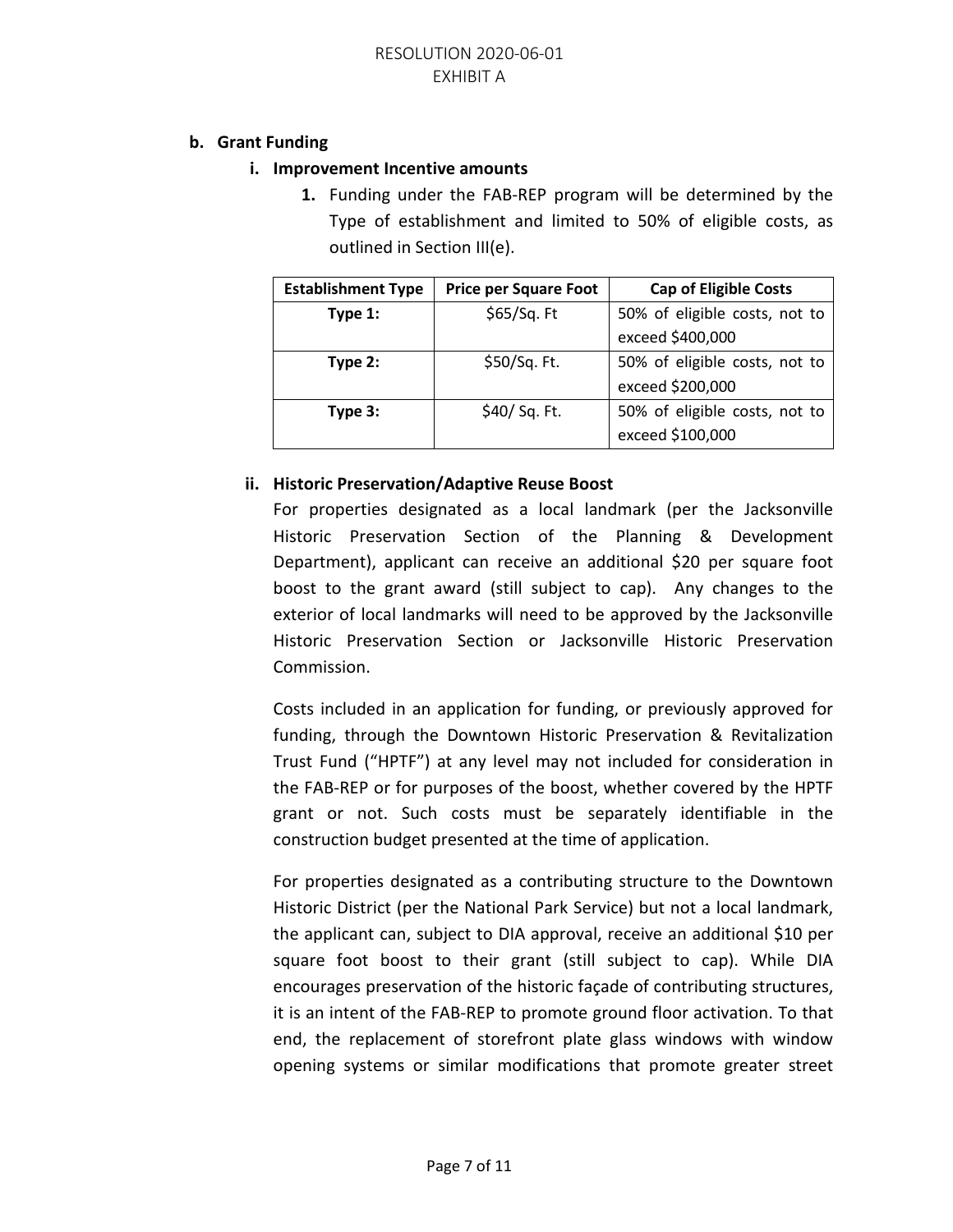front visibility and access will not disqualify an applicant from receiving the boost.

# **iii. Sidewalk Enhancement Forgivable loan**

In an effort to encourage more outdoor dining activity and place making, a Sidewalk Enhancement loan may be awarded, subject to the following conditions and limitations:

- Additional funds will be available to FAB-REP loan recipients, to cover up to 80% of eligible outdoor dining improvement costs, but not to exceed \$15,000. A separate budget must be provided. The funds can be used for the cost of creating outdoor spaces that enhance the sidewalk experience, such as tables, chairs, and other furniture, lighting, greenery, umbrellas, and awnings.
- If the recipient does not qualify for the FAB-REP (i.e. unable to meet hours of operation or other requirements) a Sidewalk Enhancement Forgivable Loan not to exceed \$5,000 can be awarded. A separate budget must be provided.
- All Sidewalk Loan recipients must hold a valid Sidewalk Café permit to be eligible for the grant.
- Application for the Sidewalk Enhancement Loan must include a plan to protect the improvements including all equipment and fixtures for the five-year compliance period, subject to approval by DIA staff.
- DIA reserves the right to inspect the improvements during the compliance period. In the event operator fails to use the improvements as intended, or fail to secure and maintain the improvements in good repair as agreed, including but not limited to loss of or irreparable damage (beyond normal wear and tear), the DIA may declare the recipient in default. The recipient will then have a period of thirty days to cure such default or DIA may withhold amortization of funds awarded under this Sidewalk Enhancement Grant.

# **iv. Type of Funding**

- **1.** Zero-interest, forgivable loan, payable upon completion of the work and receipt by DIA of invoices for goods and services rendered, and proof that recipients paid for such goods and services.
	- **a.** No interest shall accrue upon the principal of the total loan amount with principal forgiven over a five (5) year period.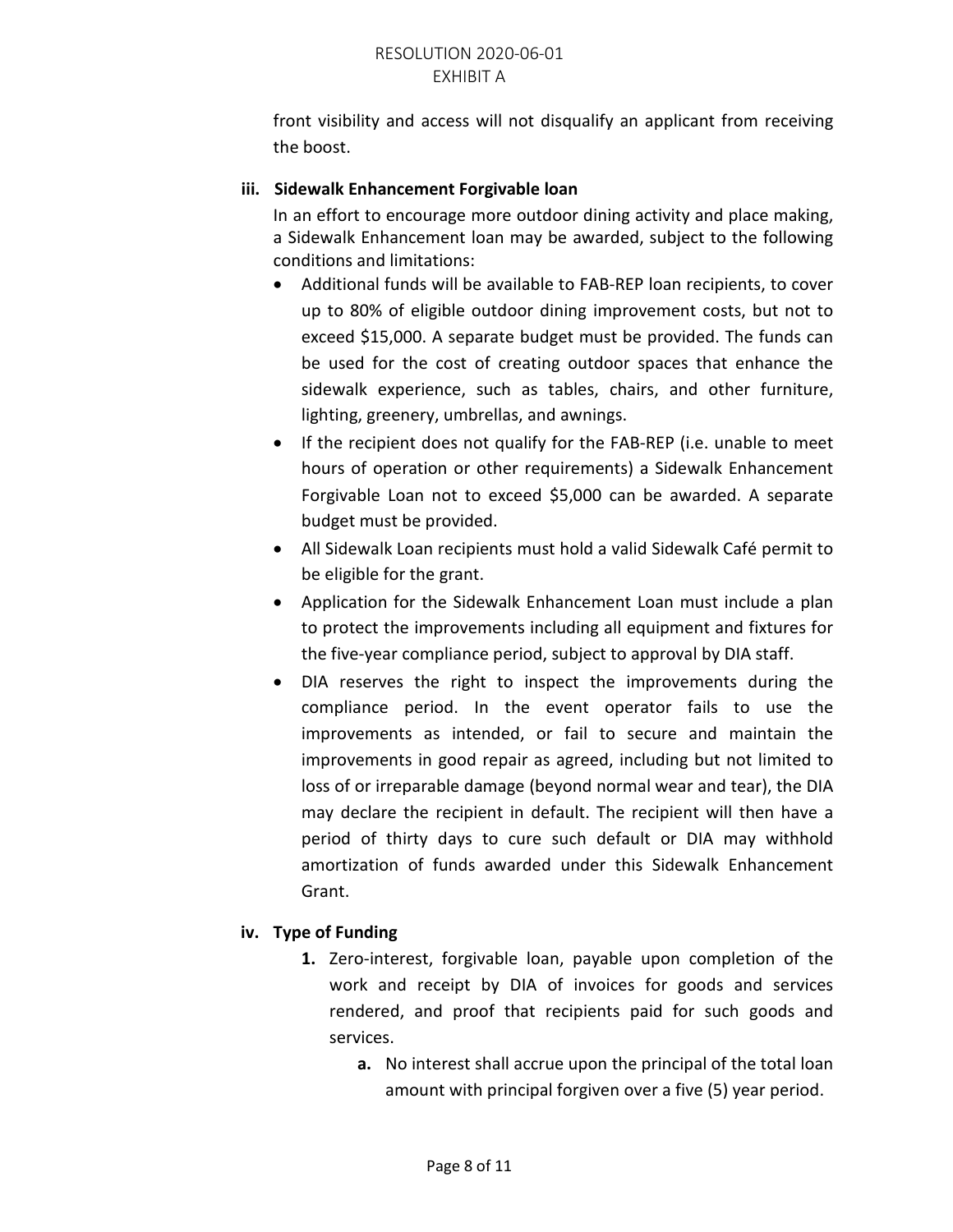- **b.** Total principal balance will amortize 20% each year of the compliance period.
- **c.** At end of five years, the loan shall be forgiven in its entirety on the condition the improvements are installed and maintained in reasonably good condition and no City Code violations are incurred during the compliance period.
- **d.** If it is determined that recipient(s) is in default, interest and full payment of the grant may be demanded.
- **e.** DIA may help arrange bridge financing with community lenders, to facilitate funding requirements during the construction or build-out phase of the project. However, it is not the responsibility of DIA to arrange such financing arrangement.

### **c. Recipient Eligibility:**

- **i. Hours of Operation:** Establishment must be open not less than 5 days per week which must include either breakfast or dinner/evening hours, and specifically including at least one of the following operating periods:
	- **1.** Breakfast: opening no later than 7:00 am
	- **2.** Dinner/Evening hours: staying open at least until 9:00 pm, including either Friday or Saturday evening
	- **3.** DIA will have the authority to modify the required hours of operation in the event market conditions require same.

# **ii. Availability of funding for the specific type:**

- **1.** In an effort to create a competitive and diverse mix of establishments in the FAB-REP districts, the DIA will target FAB-REP Grants to a specific number of establishments types each year. For Year 1 of the program, there will be a target of 14 grants, awarded on a first come, first serve basis, subject to available funds, and allocated as follows:
	- **a.** Type 1: not more than 3 in each district
	- **b.** Type 2: not more than 4 in each district
	- **c.** Type 3: not more than 3 in each district
- **2.** The DIA reserves the right to adjust this allocation at any time based on market conditions and grant demand. Further, the DIA will evaluate the applicant's business plan, proximity to other establishments, the contribution made to the diversity in the retail mix of the area proposed, the product offering, and price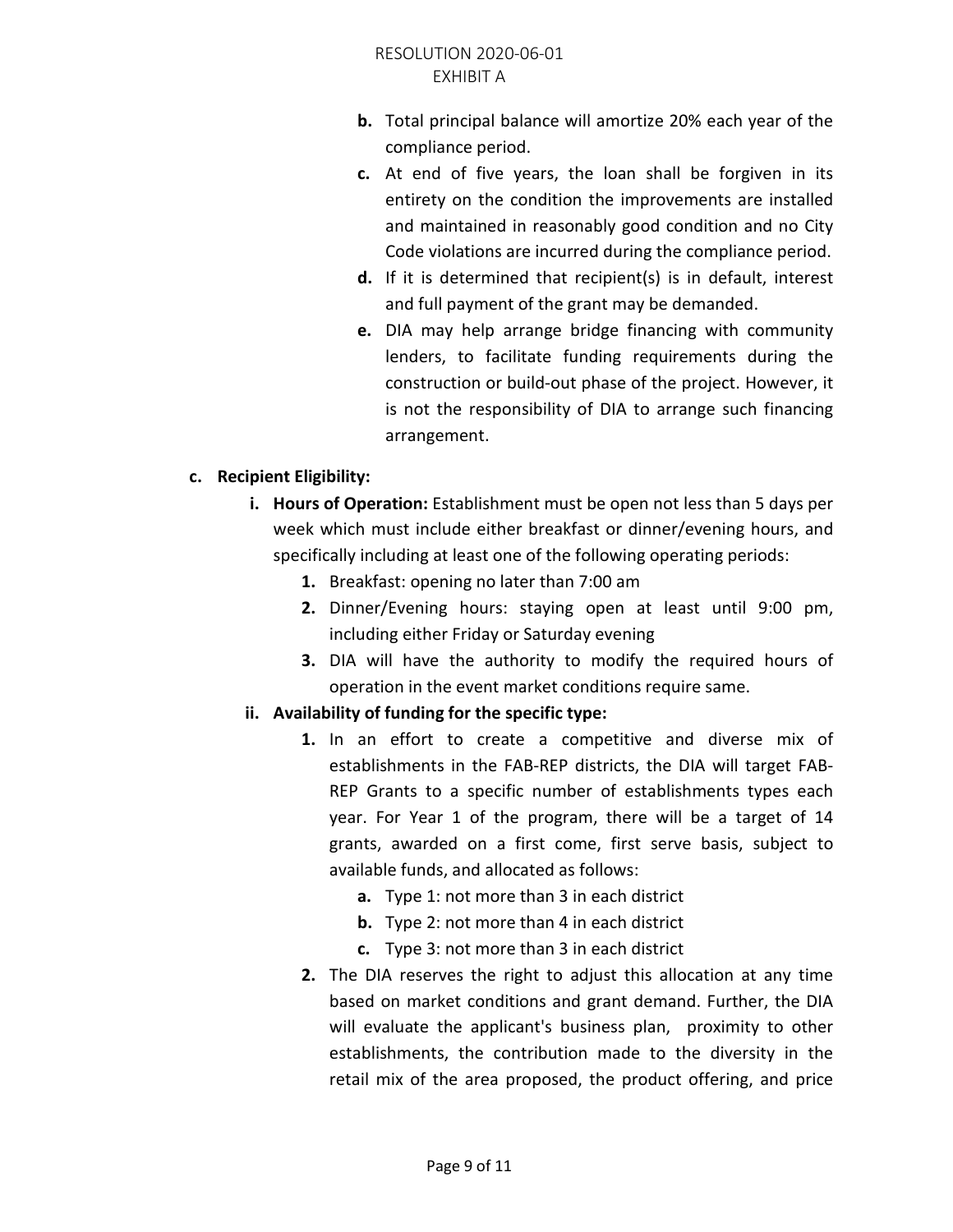points, in relation to the existing or approved establishments in the FAB-REP district.

- **iii.** First floor spaces with access from the street or customers visible from the street are eligible. Situations where the upper floor space is related to the operations on the first floor and adds to the street activation may be considered as supplemental space on a case by case basis.
- **iv.** Second floor only spaces may be eligible if open rooftop, balcony, or deck where service is visible from street level and access from street level is provided via stairs or elevator accessible from the sidewalk.
- **v.** Supplemental space including outdoor seating areas, meeting space, banquet halls, and similar areas should not be included in the calculation of eligible square feet. DIA may award an incentive for supplemental space at a reduced rate per square foot depending on the anticipated use and level of finish which must be separately identifiable in the construction budget presented at the time of application.
- **vi.** Applicant must provide a copy of a fully negotiated lease agreement with at least 5-year term operating during the entirety of the compliance period.
- **vii.** The scoring rubric found in the existing Retail Enhancement Program will be utilized in scoring applications.
- **viii.** In the event the recipient is unable to meet the above eligibility requirements, a Retail Enhancement Program Grant should be considered.

# **d. Eligible and Ineligible Improvements:**

# **Eligible Improvements**

To be considered eligible, the improvement must be directly related to the retail food or beverage establishment seeking the grant. Office, distribution, and costs associated with preparation or packaging of food or beverages to be consumed or distributed off-site are considered indirect improvements and not eligible for grant funds. Further, the use of FAB-REP grant funds may not be used for any portion of the cost of improvements submitted as part of an application or already approved for funding through an HPTF Grant. Such costs must be separately identifiable in the construction budget presented at the time of application.

The below list is not exhaustive but is illustrative of those improvements that otherwise would be considered eligible.

- Interior demolition and site preparation
- Code compliance, life safety and ADA